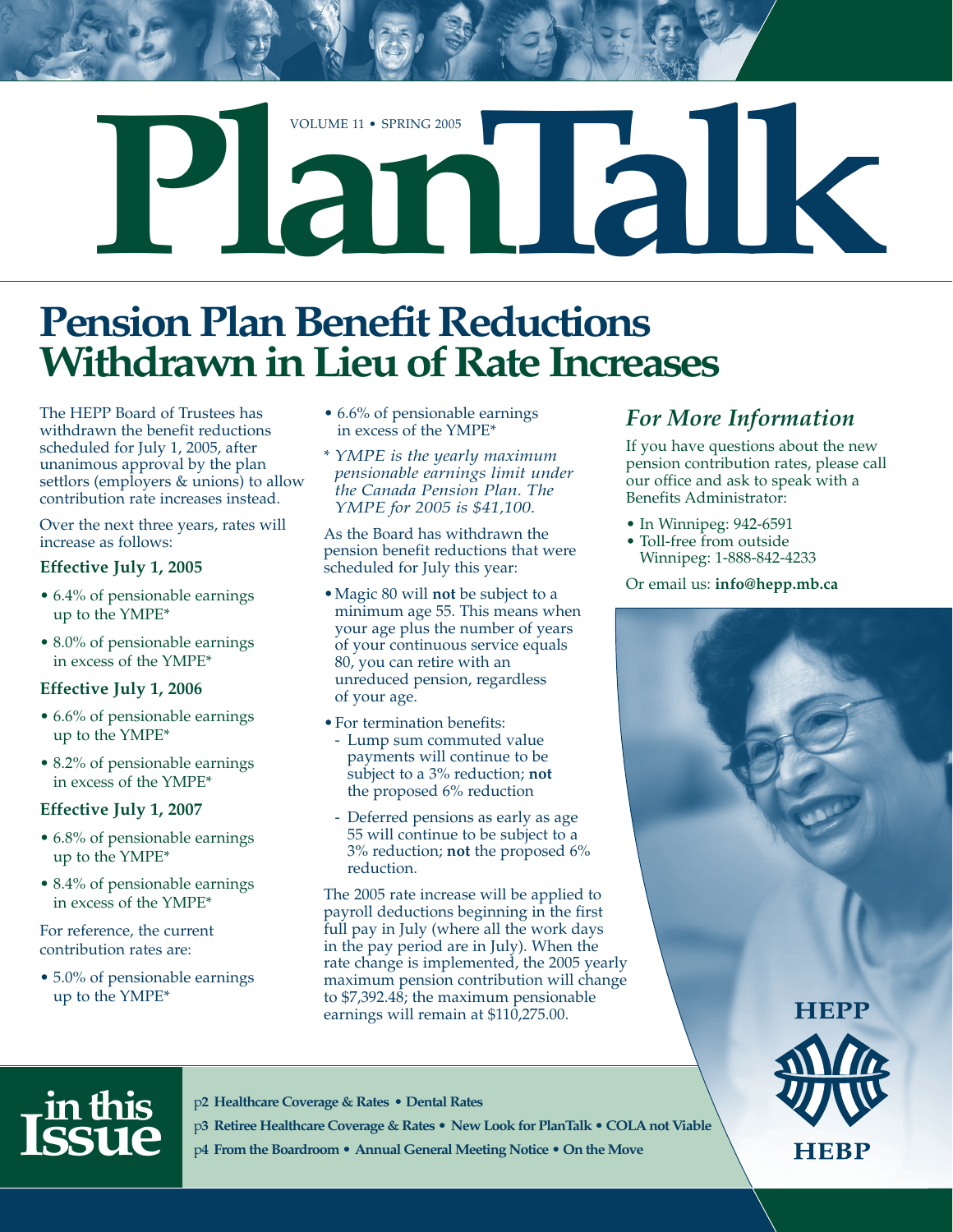### **Group Healthcare Paramedical Coverage Change and Premium Increases**

To offset increased paramedical usage under both the Basic and Enhanced group healthcare plans, and help reduce the Enhanced plan's deficit, in June 2003 HEBP introduced an annual maximum for combined paramedical services.

Since introducing the combined maximum, the HEBP Board has received numerous letters and petitions from members stating that they would prefer to pay a higher premium if it meant the paramedical benefit would be "unbundled."

As a result, effective June 1, 2005, paramedical maximums will return to a per practitioner basis.

Under the Basic plan, paramedical coverage\* will be:

• 80% reimbursement of eligible expenses, up to an annual maximum of \$350 per person per paramedical practitioner:

- Chiropodist (Podiatrist)
- Certified Foot Care Nurse
- Physiotherapist/Occupational Therapist
- Clinical Psychologist
- Registered Dietician.
- 80% reimbursement of eligible expenses for athletic therapy, up to an annual maximum of \$100 per person.

Under the Enhanced plan, paramedical coverage\* will be:

- 80% reimbursement of eligible expenses, up to an annual maximum of \$450 per person per paramedical practitioner:
	- Acupuncture
- Athletic Therapist
- Audiologist
- Certified Foot Care Nurse
- Chiropodist (Podiatrist)
- Chiropractor
- Clinical Psychologist
- Licensed Massage Therapist
- Naturopath
- Osteopath
- Physiotherapist/Occupational Therapist
- Registered Dietician
- Speech Therapist.
- \* *Paramedical services must be rendered by an approved provider, and a referral may be required.*

To support this change and to continue to reduce the Enhanced plan's deficit, effective June 1, 2005, premiums for the Basic group healthcare plan will increase 3%, and premiums for the Enhanced group healthcare plan will increase 5%.

As premiums for group healthcare coverage are generally collected in the month prior, these rate increases will be applied to payroll deductions in May for many plan members.

#### **Monthly Premium Increases for the Basic Group Healthcare Plan: 3% Before Increase Effective June 1, 2005 Before Increase with BlueNet POS Drug Card Effective June 1, 2005 with BlueNet POS Drug Card**

|               | before<br>Increase | <b>Effective</b><br><b>June 1, 2005</b> | before increase with<br><b>BlueNet POS Drug Card</b> | Effective june 1, 2005 with<br><b>BlueNet POS Drug Card</b> | <b>Total Increase</b> |
|---------------|--------------------|-----------------------------------------|------------------------------------------------------|-------------------------------------------------------------|-----------------------|
| <b>Single</b> | \$9.63             | \$9.92                                  | \$11.63                                              | \$11.92                                                     | \$0.29                |
| Family        | \$22.99            | \$23.68                                 | \$24.99                                              | \$25.68                                                     | \$0.69                |

#### **Monthly Premium Increases for the Enhanced Group Healthcare Plan: 5%**

|        | <b>Before</b><br>Increase | <b>Effective</b><br><b>Iune 1, 2005</b> | <b>Before Increase with</b><br><b>BlueNet POS Drug Card</b> | Effective June 1, 2005 with<br><b>BlueNet POS Drug Card</b> | <b>Total Increase</b> |
|--------|---------------------------|-----------------------------------------|-------------------------------------------------------------|-------------------------------------------------------------|-----------------------|
| Single | \$26.49                   | \$27.81                                 | \$28.49                                                     | \$29.81                                                     | \$1.32                |
| Family | \$67.38                   | \$70.75                                 | \$69.38                                                     | \$72.75                                                     | \$3.37                |

### **Dental Plan Rate Changes Effective June 1, 2005**

#### **Monthly Premium Increases for the Dental Plan: 3.5%**

|                        | <b>Before</b><br><b>Increase</b> | <b>Effective</b><br><b>June 1, 2005</b> | <b>Total</b><br><b>Increase</b> | If shared 50/50 by<br>member & employer |
|------------------------|----------------------------------|-----------------------------------------|---------------------------------|-----------------------------------------|
| <b>Single Coverage</b> | \$25.42                          | \$26.30                                 | \$0.88                          | \$0.44                                  |
| <b>Family Coverage</b> | \$74.26                          | \$76.86                                 | \$2.60                          | \$1.30                                  |

The HEBP Board of Trustees has approved a 3.5% rate increase for dental premiums, effective June 1, 2005. This rate change is required to offset fee increases outlined in the Manitoba Dental Association's 2005 dental fee guide.

As premiums for dental coverage are generally collected in the month prior, this change will be applied to payroll deductions in May for many plan members.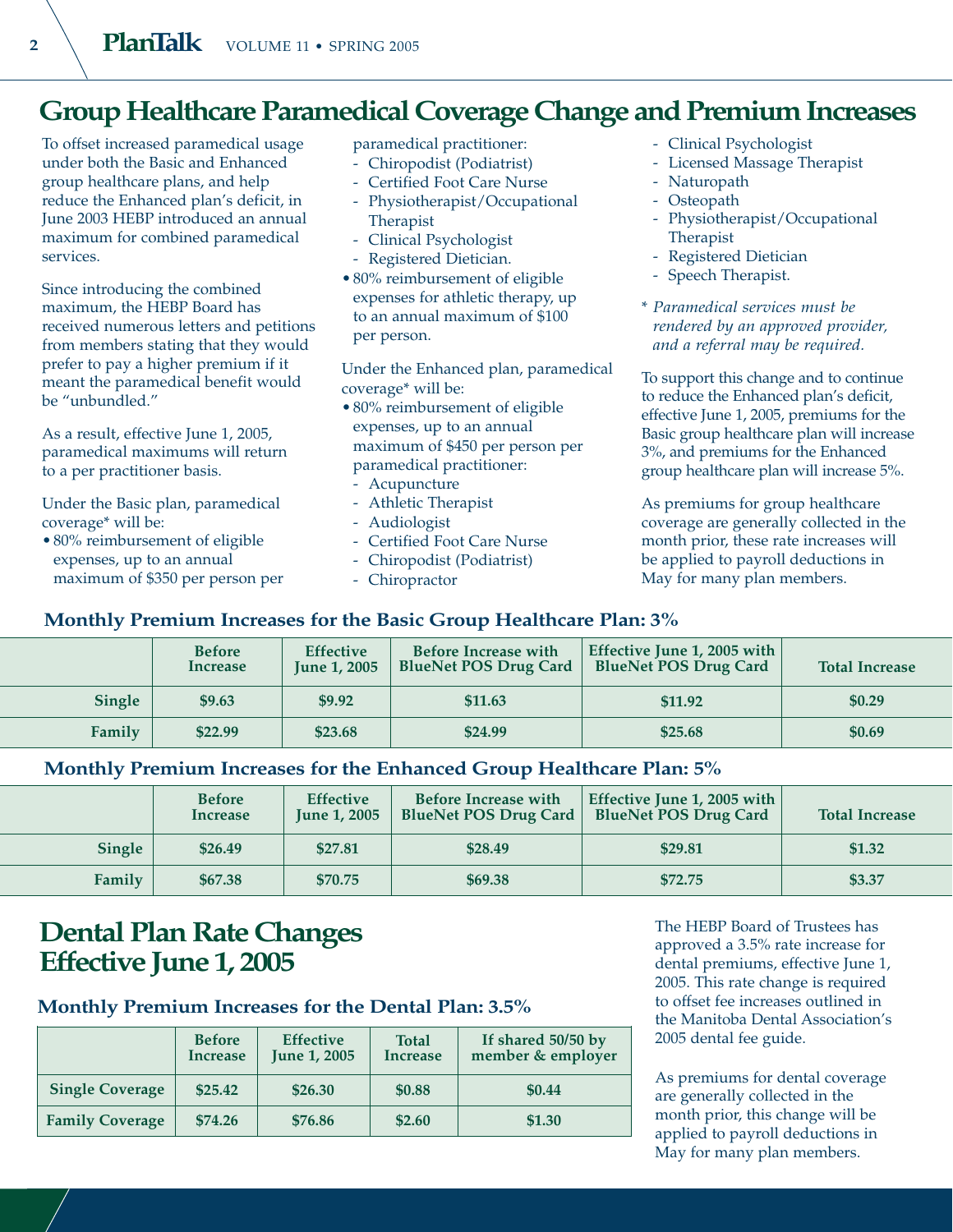### **Retiree Group Healthcare: Level II Prescription Drug Coverage Change and Premium Increase**

Last fall, the Healthcare Employees' Benefits Plan (HEBP) and Manitoba Blue Cross surveyed members of the Retiree Group Healthcare Plan about enhancing prescription drug coverage and adding basic dental coverage.

We received a 43% response rate from the 4,640 surveys mailed to members.

In the survey, retiree members were asked to consider two benefits changes:

1. Raise the prescription drug annual maximum reimbursement to \$450.00 from \$200.00 per family, at an additional cost of:

• \$7.05 per month for single coverage

• \$11.10 per month for family coverage.

79% of respondents supported the higher premiums to increase the prescription drug maximum.

2. Add basic dental coverage at an additional cost of:

- \$19.40 per month for single coverage
- \$41.00 per month for family coverage.

Only 43% of respondents supported higher premiums to add dental coverage.

As the survey results clearly expressed our retiree members' preferences, the HEBP Board approved the prescription drug maximum increase, and declined adding dental coverage at this time.

Effective June 1, 2005, prescription drug coverage under Level II of the Retiree Group Healthcare Plan will be:

• 80% reimbursement of eligible expenses, up to an annual maximum benefit of \$450.00 per family.

To support this change, monthly premiums for Level II coverage will increase over the next three years, starting on June 1, 2005.

#### **Monthly Premium Increases for the Retiree Group Healthcare Plan Level II**

|        | <b>Before</b><br>Increase | <b>Effective</b><br><b>June 1, 2005</b> | Before Increase with<br><b>BlueNet POS Drug Card</b> | Effective June 1, 2005 with<br><b>BlueNet POS Drug Card</b> | <b>Total Increase</b> |
|--------|---------------------------|-----------------------------------------|------------------------------------------------------|-------------------------------------------------------------|-----------------------|
| Single | \$22.50                   | \$27.20                                 | \$24.50                                              | \$29.20                                                     | \$4.70                |
| Family | \$36.55                   | \$43.95                                 | \$38.55                                              | \$45.95                                                     | \$7.40                |

#### **No Change to Level I Coverage or Premiums**

As Level I coverage under the Retiree Group Healthcare Plan does not provide prescription drug coverage, there were no coverage changes introduced. Premiums will remain at \$6.25 per month for single coverage and \$10.95 per month for family coverage.

### **2005 Ad Hoc COLANot Viable for HEPP Retirees**

At the end of each year, the HEPP Board of Trustees reviews the pension plan's estimated financial position and determines whether sufficient funds are available to grant an ad hoc cost of living adjustment (COLA) to our retired pension plan members, which would become effective January 1 for the coming year.

Unfortunately, as predicted at the 2004 annual general meeting, the HEPP Trustees determined that the plan's financial position as of December 31, 2004 did not allow for a COLA to be granted effective January 1, 2005.

For further information, please contact HEPP at (204) 942-6591 or toll-free at 1-888-842-4233.

### **New Look for PlanTalk**

You may have noticed we've changed PlanTalk's format. The new standard size allows us more design flexibility, which helps us provide you with relevant information faster, and reduces production time and costs. That translates into reduced administration costs to your benefit and pension plans.

PlanTalk is your newsletter, and we'd like to know what you think of the new format. Please send us your comments and/or suggestions for improvements.

#### **EMAIL:**

**communications@hepp.mb.ca**

#### **MAIL:**

**Communications Officer Healthcare Employees' Pension and Benefits Plans 900-200 Graham Avenue Winnipeg MB R3C 4L5**